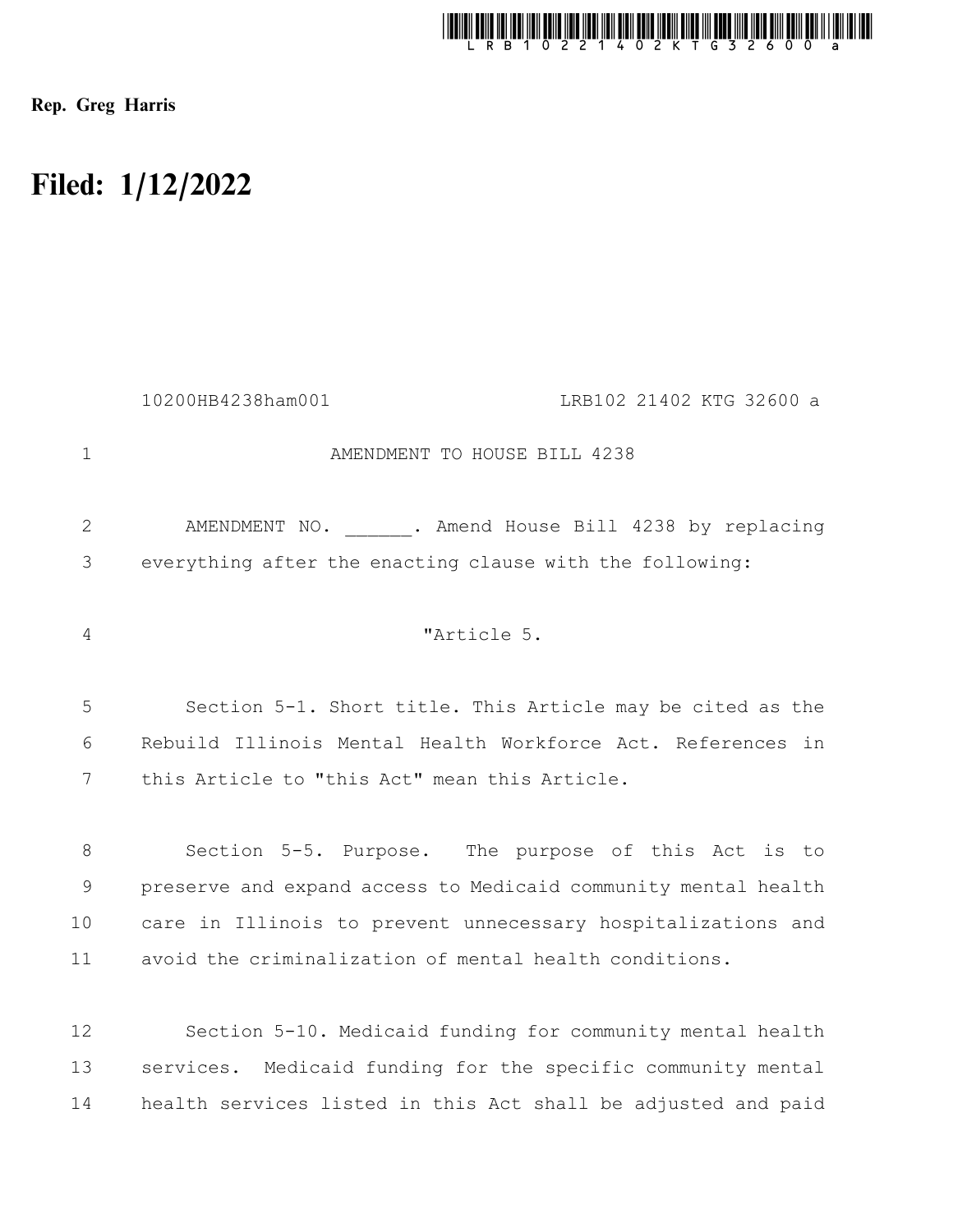10200HB4238ham001 -2- LRB102 21402 KTG 32600 a

as set forth in this Act. Such payments shall be paid in addition to the base Medicaid reimbursement rate per service unit. The payment adjustments shall begin on July 1, 2022 for State Fiscal Year 2023 and shall continue for every State fiscal year thereafter. 1 2 3 4 5

(1) Individual Therapy Medicaid Add-on Payment for services provided under the H0004 Code: 6 7

(A) The Medicaid add-on payment for individual therapy provided by a qualified mental health professional shall be increased by \$9 per service unit, for a total add-on payment of \$15 per service unit. 8 9 10 11 12

(B) A Medicaid add-on payment of \$9 per service unit for individual therapy provided by a mental health professional shall be established. 13 14 15

(2) Community Support - Individual Medicaid Add-on Payment for services provided under the H2015 Code: All community support - individual services shall receive a Medicaid add-on payment equal to \$15 per service unit. 16 17 18 19

(3) Case Management Medicaid Add-on Payment for services provided under the T1016 code: All case management services shall receive a Medicaid add-on payment equal to \$15 per service unit. 20 21 22 23

(4) Assertive Community Treatment Medicaid Add-on Payment for services provided under the H0039 code: The Medicaid add-on payment for assertive community treatment 24 25 26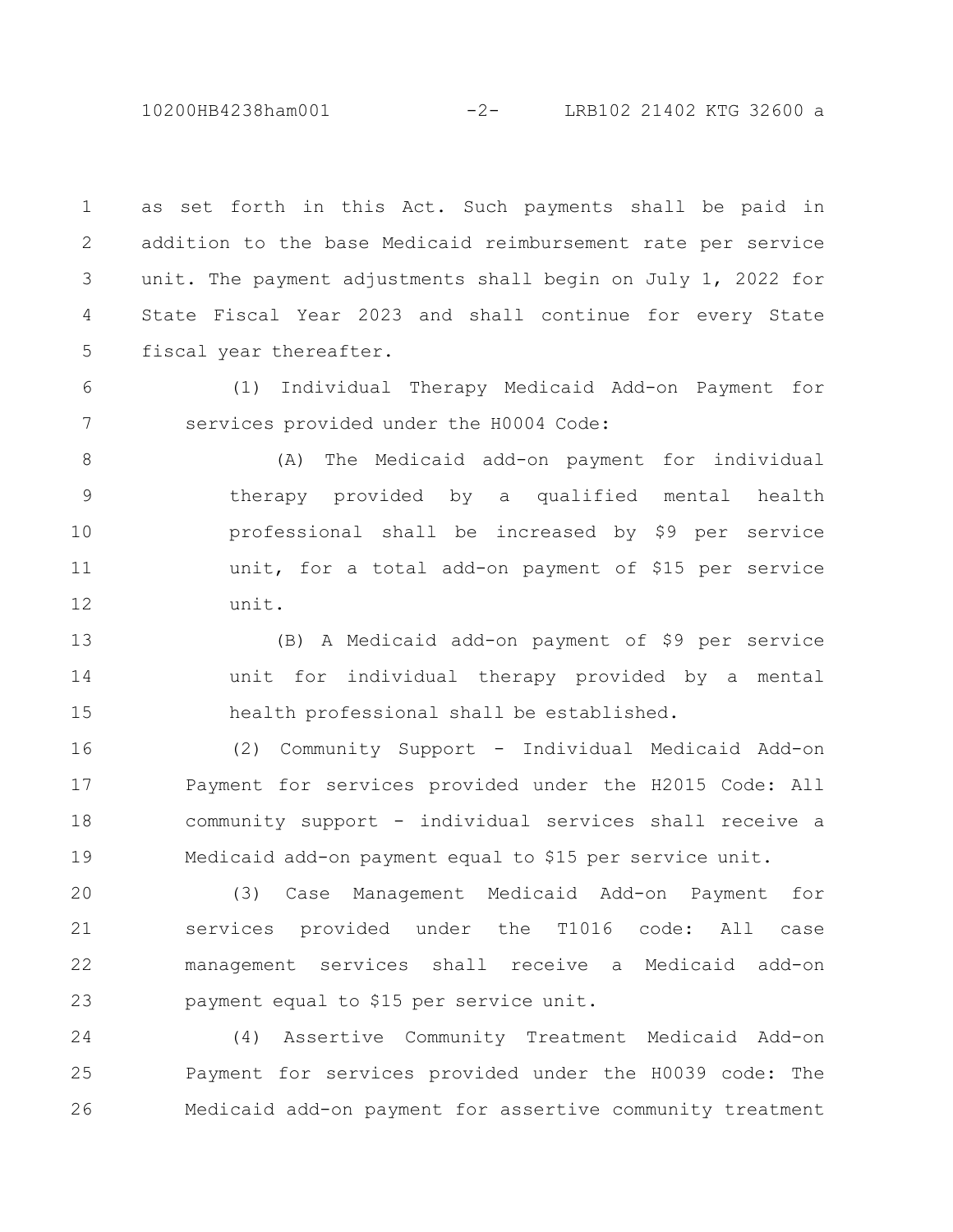services shall increase by \$8 per service unit, for a total add-on payment of \$20 per service unit. 1 2

3

(5) Medicaid user-based directed payments.

(A) For each State fiscal year, a monthly directed payment shall be paid to a community mental health provider of community support team services based on the number of Medicaid users of community support team services documented by Medicaid fee-for-service and managed care encounter claims delivered by that provider in the base year. The Department of Healthcare and Family Services shall make the monthly directed payment to each provider entitled to directed payments under this Act by no later than the last day of each month throughout each State fiscal year. 4 5 6 7 8 9 10 11 12 13 14

(i) The monthly directed payment for a community support team provider shall be calculated as follows: The sum total number of individual Medicaid users of community support team services delivered by that provider throughout the base year, multiplied by \$4,200 per Medicaid user, divided into 12 equal monthly payments for the State fiscal year. 15 16 17 18 19 20 21 22

(ii) As used in this subparagraph, "user" means an individual who received at least 200 units of community support team services (H2016) during the base year. 23 24 25 26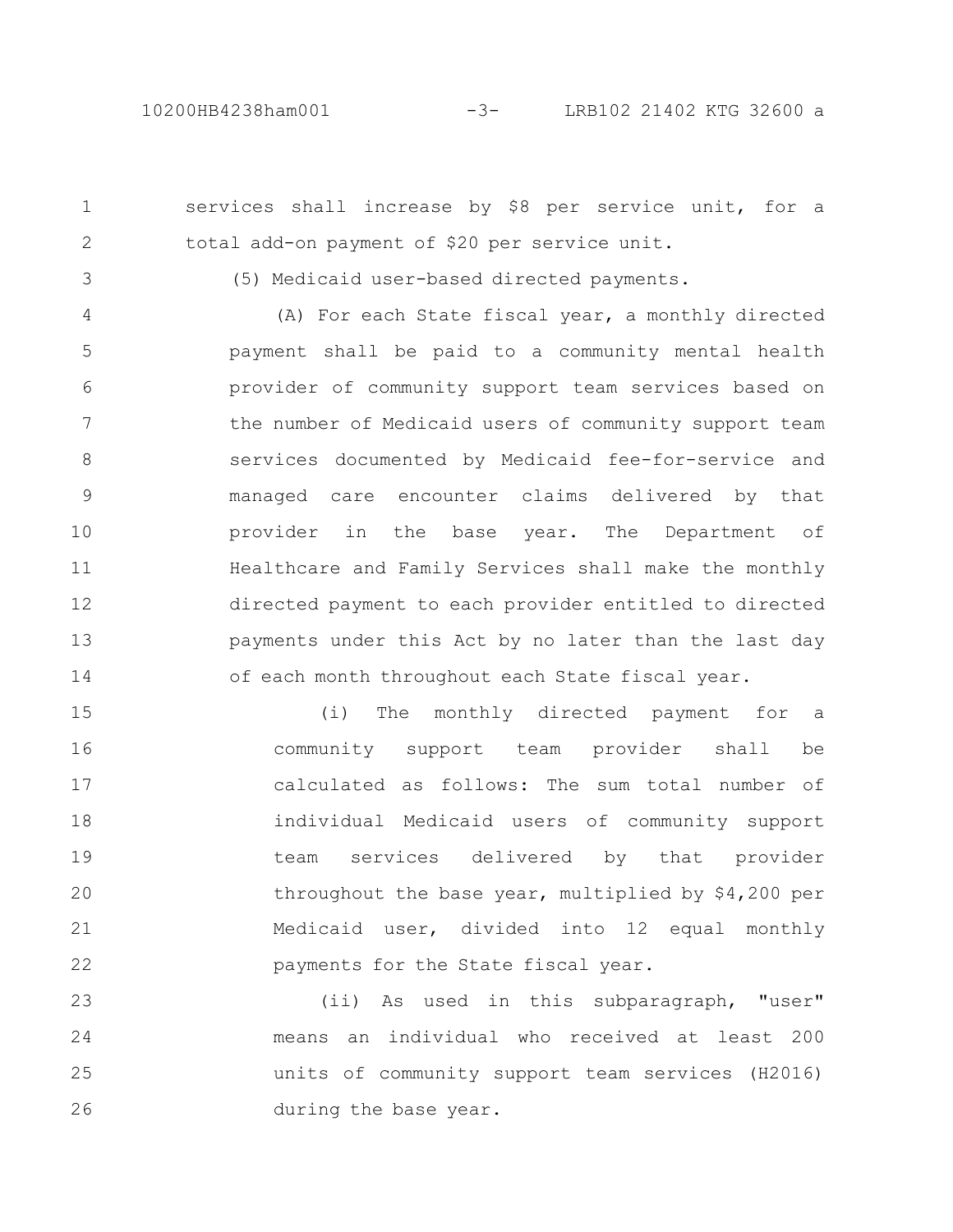(B) For each State fiscal year, a monthly directed payment shall be paid to each community mental health provider of assertive community treatment services based on the number of Medicaid users of assertive community treatment services documented by Medicaid fee-for-service and managed care encounter claims delivered by the provider in the base year. 1 2 3 4 5 6 7

(i) The monthly direct payment for an assertive community treatment provider shall be calculated as follows: The sum total number of Medicaid users of assertive community treatment services provided by that provider throughout the base year, multiplied by \$6,000 per Medicaid user, divided into 12 equal monthly payments for that State fiscal year. 8 9 10 11 12 13 14 15

(ii) As used in this subparagraph, "user" means an individual that received at least 300 units of assertive community treatment services during the base year. 16 17 18 19

(C) The base year for directed payments under this Section shall be calendar year 2019 for State Fiscal Year 2023 and State Fiscal Year 2024. For the State fiscal year beginning on July 1, 2024, and for every State fiscal year thereafter, the base year shall be the calendar year that ended 18 months prior to the start of the State fiscal year in which payments are 20 21 22 23 24 25 26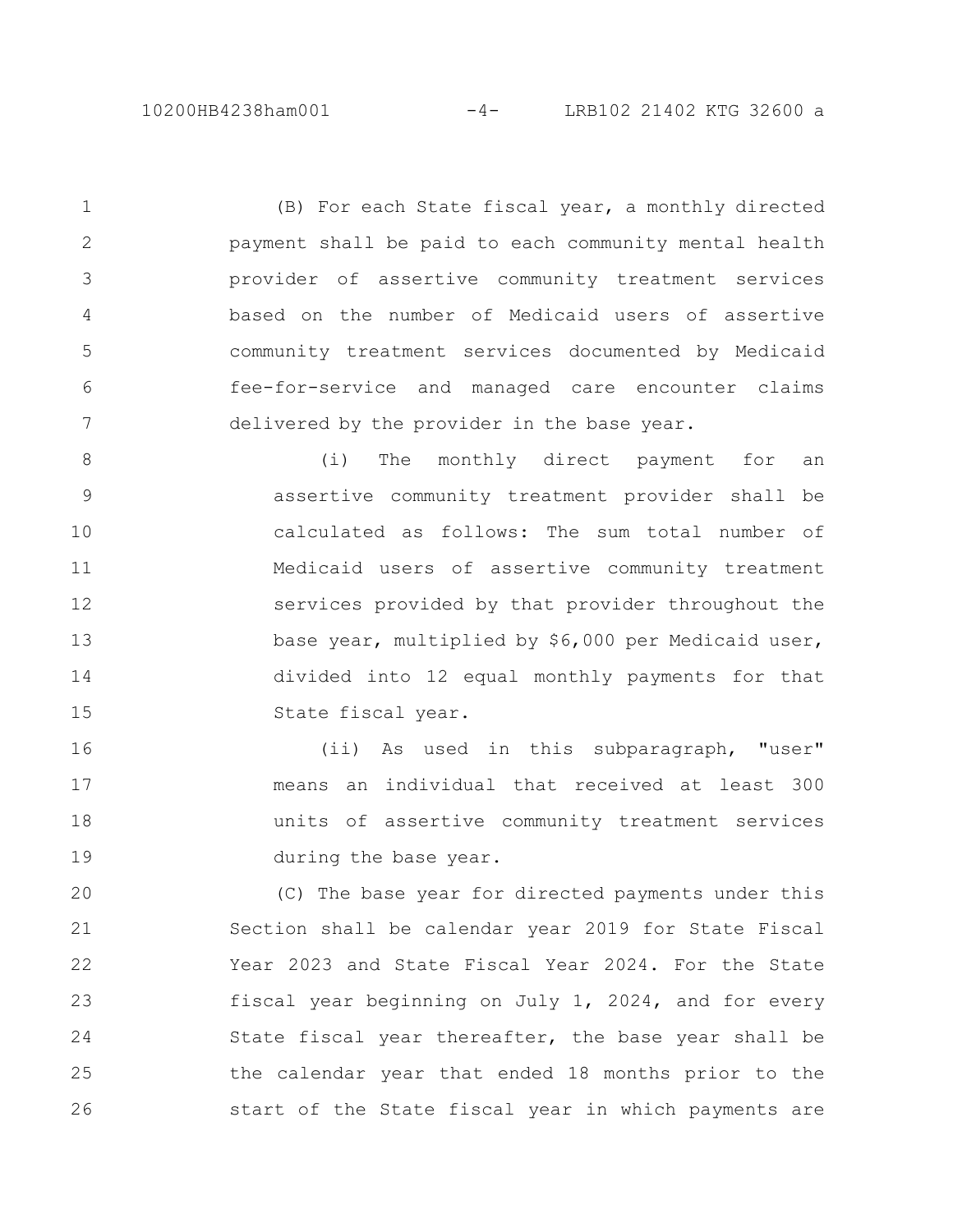made.

1

Section 5-15. Applicable Medicaid services. The payments listed in Section 5-10 shall apply to Medicaid services provided through contracts with any Medicaid managed care organization or entity and for Medicaid services paid for directly by the Department of Healthcare and Family Services. 2 3 4 5 6

Section 5-20. Base Medicaid rates or add-on payments. No base Medicaid rate or Medicaid rate add-on payment or any other payment for the provision of Medicaid community mental health services in place on July 1, 2021 shall be diminished or changed to make the reimbursement changes required by this Act. Any payments required under this Act that are delayed due to implementation challenges or federal approval shall be made retroactive to July 1, 2022 for the full amount required by this Act regardless of the amount a provider bills Illinois' Medical Assistance Program (via a Medicaid managed care organization or the Department of Healthcare and Family Services directly) for such services. 7 8 9 10 11 12 13 14 15 16 17 18

Section 5-25. Federal approval and Medicaid federal financial participation. The Department of Healthcare and Family Services shall submit any necessary application to the federal Centers for Medicare and Medicaid Services immediately following the effective date of this Act for purposes of 19 20 21 22 23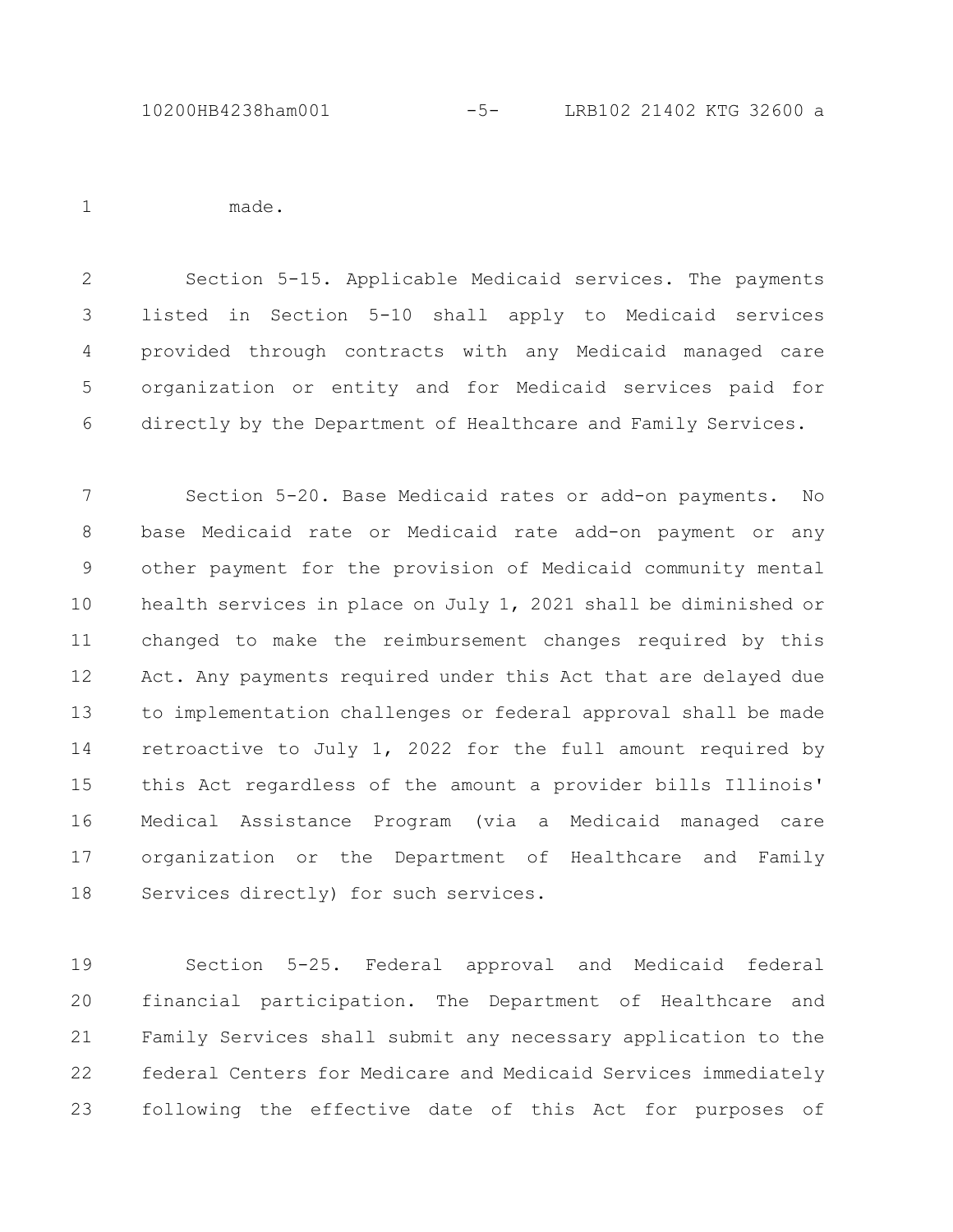10200HB4238ham001 -6- LRB102 21402 KTG 32600 a

implementation of this Act. The payments required under this Act shall only be required as long as Illinois receives federal financial participation for such payments. 1 2 3

4

## Article 10.

Section 10-1. Short title. This Article may be cited as the Substance Use Disorder Rate Equity Act. 5 6

Section 10-5. Funding for licensed or certified community-based substance use disorder treatment providers and services. Beginning in State Fiscal Year 2023, and every State fiscal year thereafter, the General Assembly shall appropriate sufficient funds to the Department of Human Services for reimbursement rates for licensed or certified community-based substance use disorder treatment providers and services under community service grant programs for persons with substance use disorders, including, but not limited to, all of the following services: 7 8 9 10 11 12 13 14 15 16

- (1) Admission and Discharge Assessment. 17
- (2) Level 1 (Individual). 18
- (3) Level 1 (Group). 19
- (4) Level 2 (Individual). 20
- (5) Level 2 (Group). 21
- (6) Case Management. 22
- (7) Psychiatric Evaluation. 23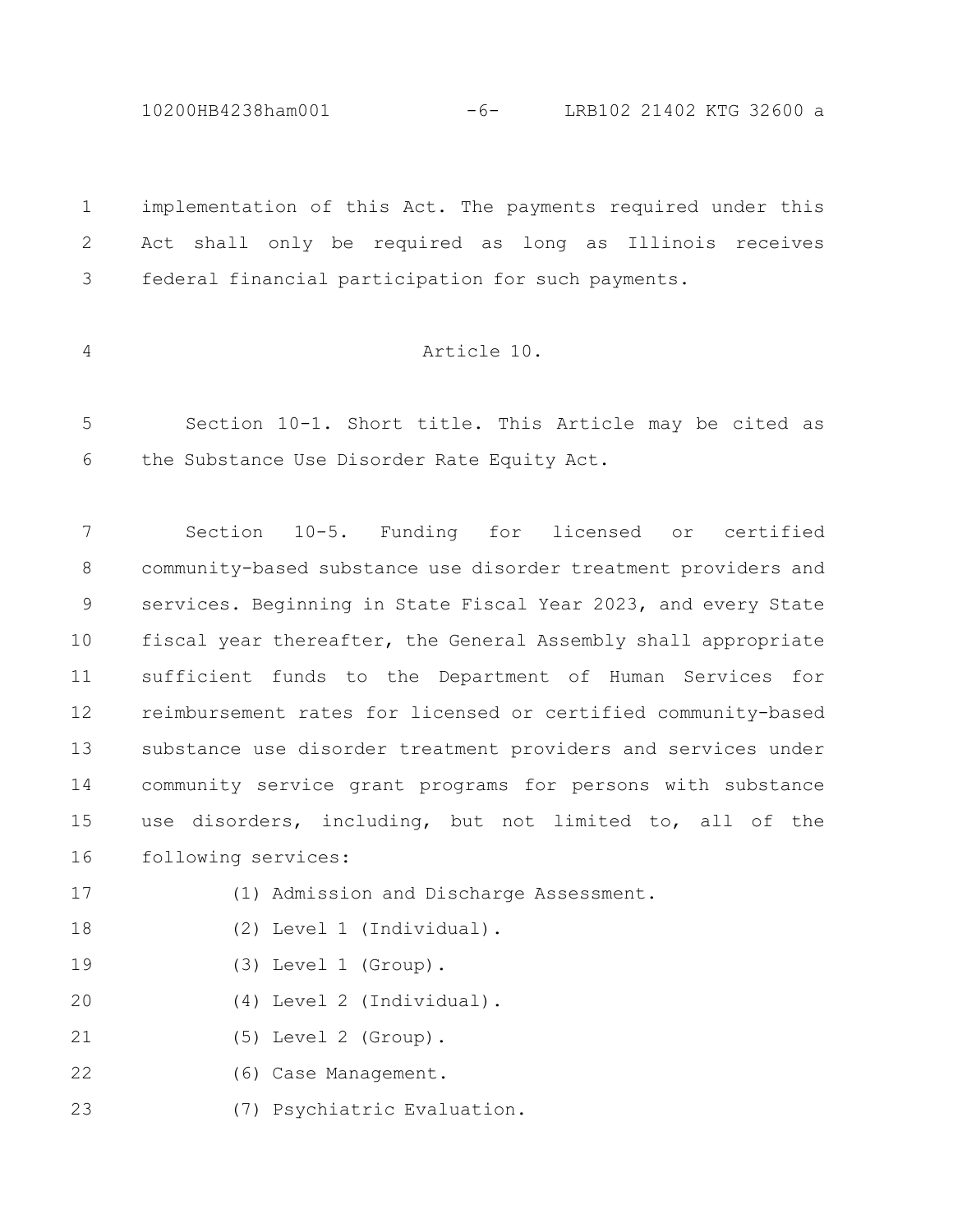1

(8) Medication Assisted Recovery.

- (9) Community Intervention. 2
- 3

4

(10) Early Intervention (Individual).

(11) Early Intervention (Group).

Reimbursement rates for such services shall be adjusted upward by an amount equal to the Consumer Price Index-U from the previous year, not to exceed 2% in any State fiscal year. If there is a decrease in the Consumer Price Index-U, rates shall remain unchanged for that State fiscal year. The Department shall adopt rules, including emergency rules in accordance with the Illinois Administrative Procedure Act, to implement the provisions of this Section. 5 6 7 8 9 10 11 12

For the purposes of this Section, "consumer price index-u" means the index published by the Bureau of Labor Statistics of the United States Department of Labor that measures the average change in prices of goods and services purchased by all urban consumers, United States city average, all items,  $1982 - 84 = 100$ . 13 14 15 16 17 18

19

## Article 15.

Section 15-5. The Illinois Administrative Procedure Act is amended by adding Section 5-45.21 as follows: 20 21

22

(5 ILCS 100/5-45.21 new)

Sec. 5-45.21. Emergency rulemaking; Departments of 23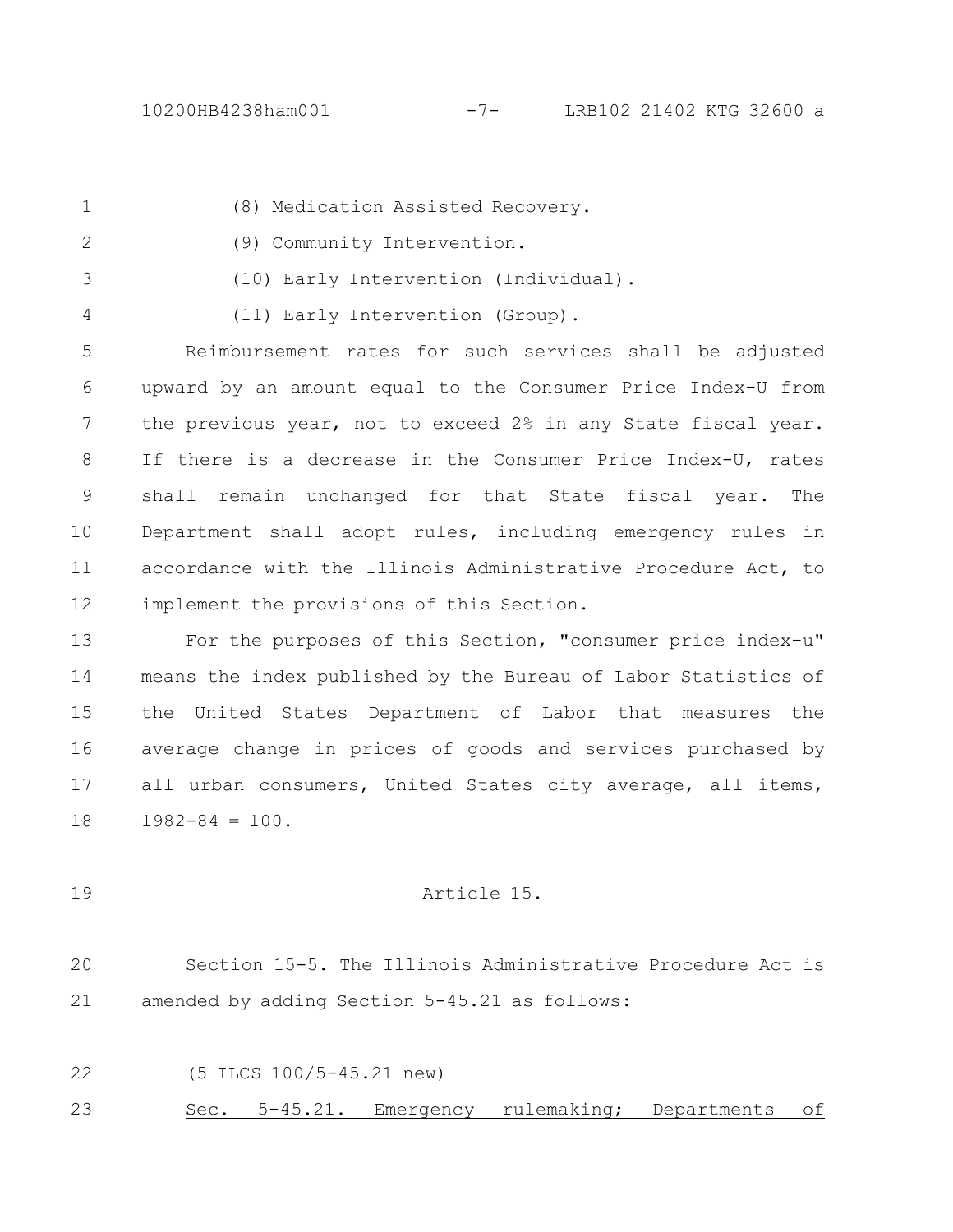10200HB4238ham001 -8- LRB102 21402 KTG 32600 a

| $\mathbf 1$    | Healthcare and Family Services and Human Services. To provide  |
|----------------|----------------------------------------------------------------|
| $\mathbf{2}$   | for the expeditious and timely implementation of the Substance |
| $\mathfrak{Z}$ | Use Disorder Rate Equity Act, Section 55-30 of the Substance   |
| $\overline{4}$ | Use Disorder Act, and Section 5-5.05a of the Illinois Public   |
| 5              | Aid Code, emergency rules implementing the Substance Use       |
| $\sqrt{6}$     | Disorder Rate Equity Act and changes made to Section 55-30 of  |
| 7              | the Substance Use Disorder Act and Section 5-5.05a of the      |
| $\,8\,$        | Illinois Public Aid Code may be adopted in accordance with     |
| $\mathsf{9}$   | Section 5-45 by the respective Department. The adoption of     |
| 10             | emergency rules authorized by Section 5-45 and this Section is |
| 11             | deemed to be necessary for the public interest, safety, and    |
| 12             | welfare.                                                       |
| 13             | This Section is repealed one year after the effective date     |
| 14             | of this amendatory Act of the 102nd General Assembly.          |
|                |                                                                |

Section 15-10. The Substance Use Disorder Act is amended by changing Section 55-30 as follows: 15 16

(20 ILCS 301/55-30) 17

Sec. 55-30. Rate increase. 18

(a) The Department shall by rule develop the increased rate methodology and annualize the increased rate beginning with State fiscal year 2018 contracts to licensed providers of community-based substance use disorder intervention or treatment, based on the additional amounts appropriated for the purpose of providing a rate increase to licensed 19 20 21 22 23 24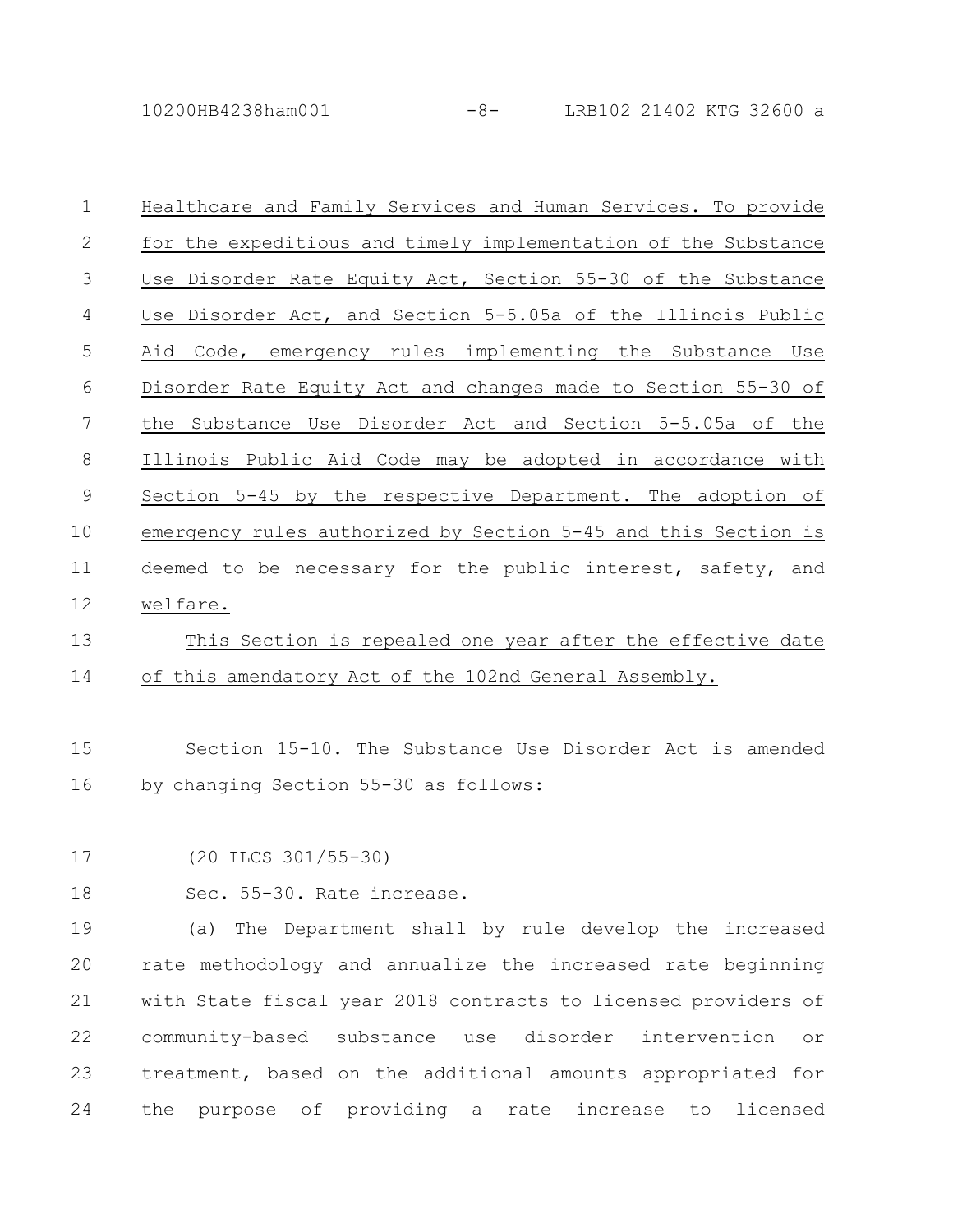10200HB4238ham001 -9- LRB102 21402 KTG 32600 a

providers. The Department shall adopt rules, including emergency rules under subsection (y) of Section 5-45 of the Illinois Administrative Procedure Act, to implement the provisions of this Section. 1 2 3 4

(b) (Blank). Within  $30$  days after June 4, 2018 (the effective date of Public Act 100-587), the Division Substance Use Prevention and Recovery shall apply an increase in rates of 3% above the rate paid on June 30, 2017 to all Medicaid and non-Medicaid reimbursable service rates. The Department shall adopt rules, including emergency rules under subsection (bb) of Section 5-45 of the Illinois Administrative Procedure Act, to implement the provisions of this subsection  $(b)$ . 5 6 7 8 9 10 11 12 13

(c) Beginning on July 1, 2022, the Division of Substance Use Prevention and Recovery shall increase reimbursement rates for all community-based substance use disorder treatment and intervention services by 47%, including, but not limited to, all of the following: (1) Admission and Discharge Assessment. (2) Level 1 (Individual). 14 15 16 17 18 19 20

- (3) Level 1 (Group). 21
- (4) Level 2 (Individual). 22
- (5) Level 2 (Group). 23
- (6) Case Management. 24
- (7) Psychiatric Evaluation. 25
- (8) Medication Assisted Recovery. 26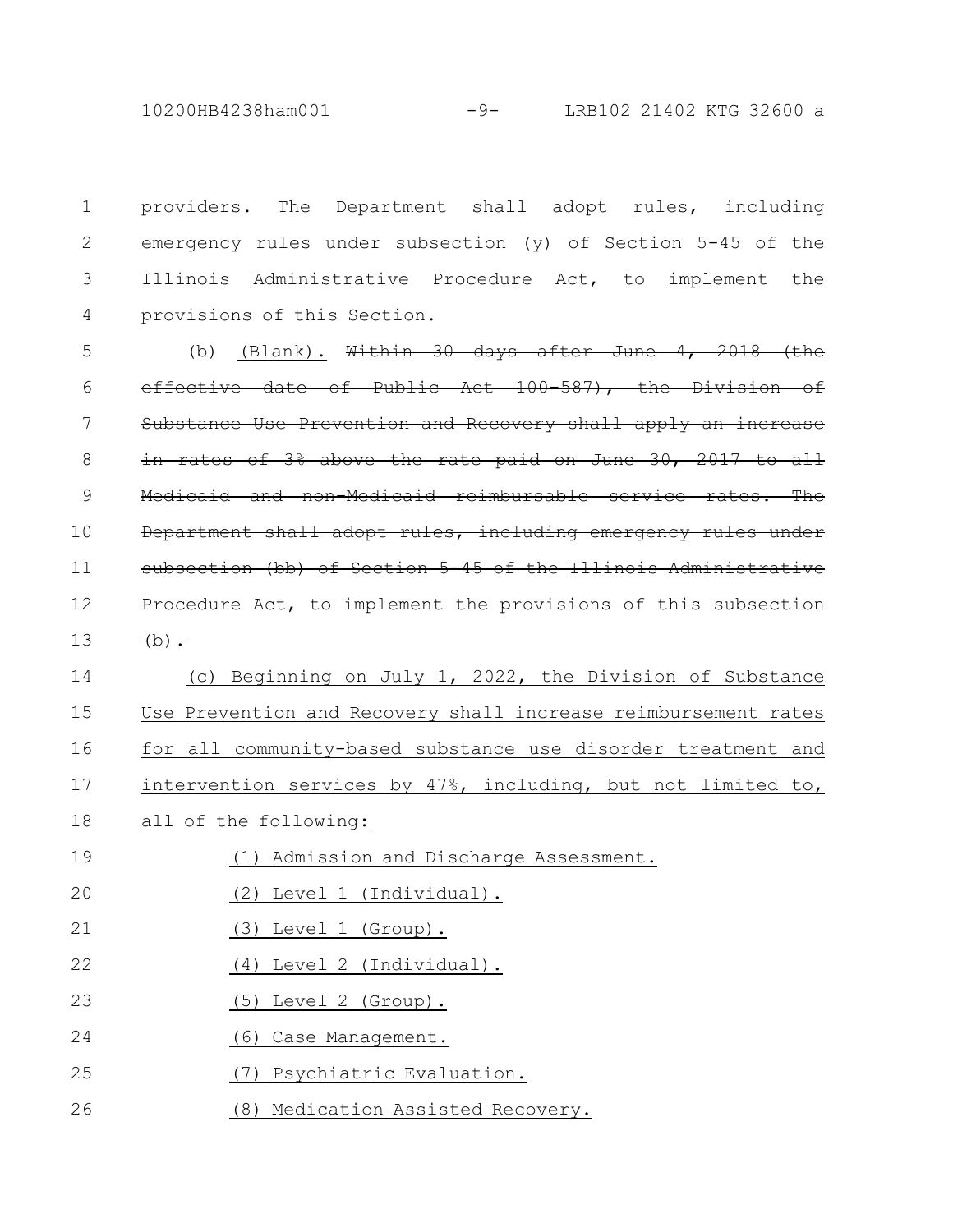| $\mathbf 1$     | (9) Community Intervention;                                   |
|-----------------|---------------------------------------------------------------|
| $\mathbf{2}$    | (10) Early Intervention (Individual).                         |
| 3               | (11) Early Intervention (Group).                              |
| 4               | Beginning in State Fiscal Year 2023, and every State          |
| 5               | fiscal year thereafter, reimbursement rates for those         |
| 6               | community-based substance use disorder treatment and          |
| $7\phantom{.0}$ | intervention services shall be adjusted upward by an amount   |
| 8               | equal to the Consumer Price Index-U from the previous year,   |
| $\mathsf 9$     | not to exceed 2% in any State fiscal year. If there is a      |
| 10              | decrease in the Consumer Price Index-U, rates shall remain    |
| 11              | unchanged for that State fiscal year. The Department shall    |
| 12              | adopt rules, including emergency rules in accordance with the |
| 13              | Illinois Administrative Procedure Act, to implement the       |
| 14              | provisions of this Section.                                   |
| 15              | As used in this subsection, "consumer price index-u" means    |
| 16              | the index published by the Bureau of Labor Statistics of the  |
| 17              | United States Department of Labor that measures the average   |
| 18              | change in prices of goods and services purchased by all urban |
| 19              | consumers, United States city average, all items, $1982-84 =$ |
| 20              | 100.                                                          |
| 21              | (Source: P.A. 100-23, eff. 7-6-17; 100-587, eff. 6-4-18;      |
| 22              | 100-759, eff. 1-1-19; 101-81, eff. 7-12-19.)                  |
|                 |                                                               |
| 23              | Section 15-15. Illinois Public Aid Code is amended by         |

adding Section 5-45 as follows: 24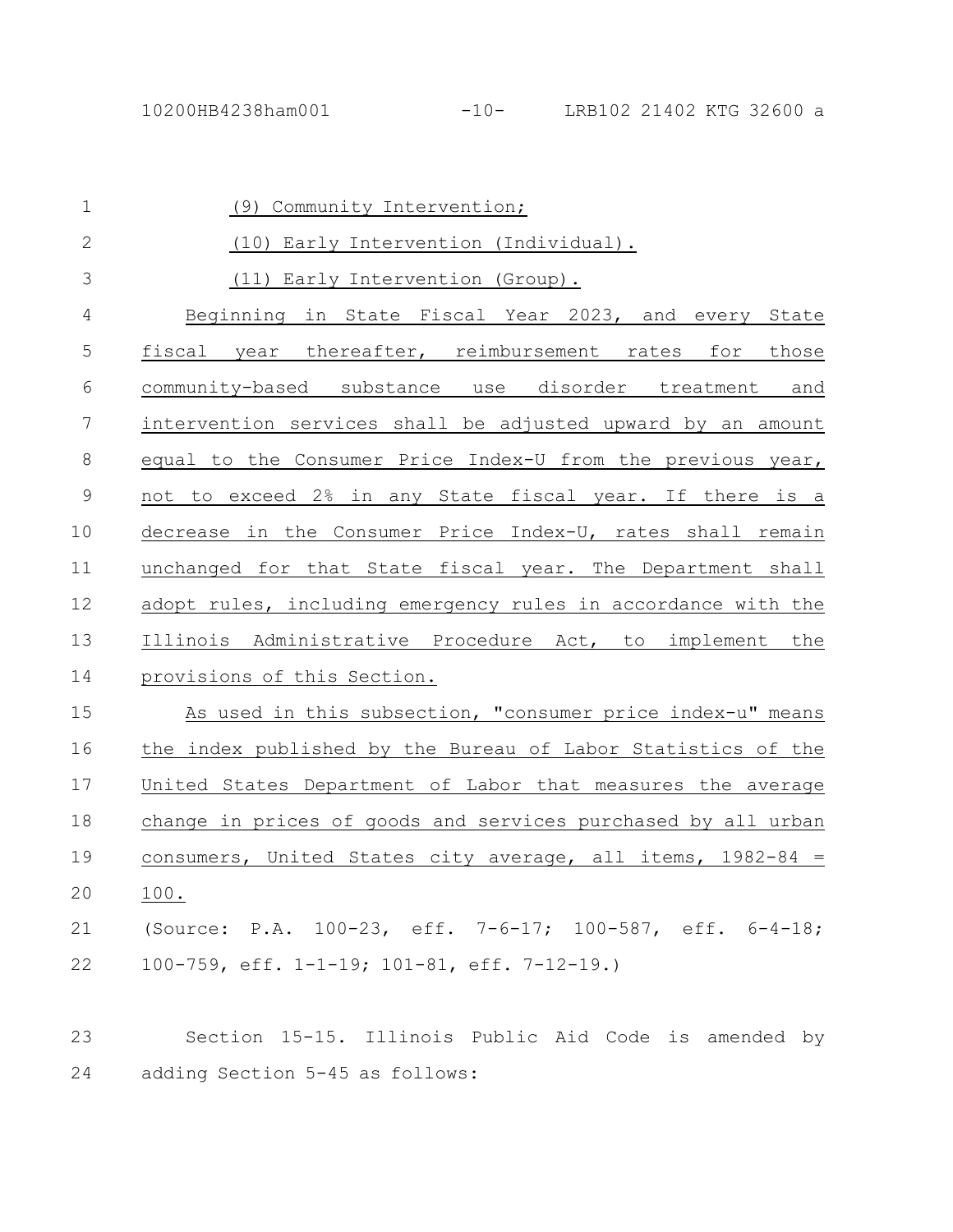| $\mathbf{1}$ | $(305$ ILCS $5/5-45$ new)                                      |
|--------------|----------------------------------------------------------------|
| $\mathbf{2}$ | Sec. 5-45. Reimbursement rates; substance use disorder         |
| 3            | treatment providers and facilities. Beginning on July 1, 2022, |
| 4            | the Department of Human Services' Division of Substance Use    |
| 5            | Prevention and Recovery in conjunction with the Department of  |
| $6\,$        | Healthcare and Family Services, shall provide for an increase  |
| 7            | in reimbursement rates by way of an increase to existing rates |
| 8            | of 47% for all community-based substance use disorder          |
| $\mathsf 9$  | treatment services, including, but not limited to, all of the  |
| 10           | following:                                                     |
| 11           | (1) Admission and Discharge Assessment.                        |
| 12           | (2) Level 1 (Individual).                                      |
| 13           | (3) Level 1 (Group).                                           |
| 14           | Level 2 (Individual).<br>(4)                                   |
| 15           | Level 2 (Group).<br>(5)                                        |
| 16           | Psychiatric/Diagnostic.<br>(6)                                 |
| 17           | (7)<br>Medication Monitoring (Individual).                     |
| 18           | (8) Methadone as an Adjunct to Treatment.                      |
| 19           | No existing or future reimbursement rates or add-ons shall     |
| 20           | be reduced or changed to address the rate increase proposed    |
| 21           | under this Section. The Department of Healthcare and Family    |
| 22           | Services shall immediately, no later than 3 months following   |
| 23           | the effective date of this amendatory Act of the 102nd General |
| 24           | Assembly, submit any necessary application to the federal      |
| 25           | Centers for Medicare and Medicaid Services for a waiver or     |
| 26           | State Plan amendment to implement the requirements of this     |